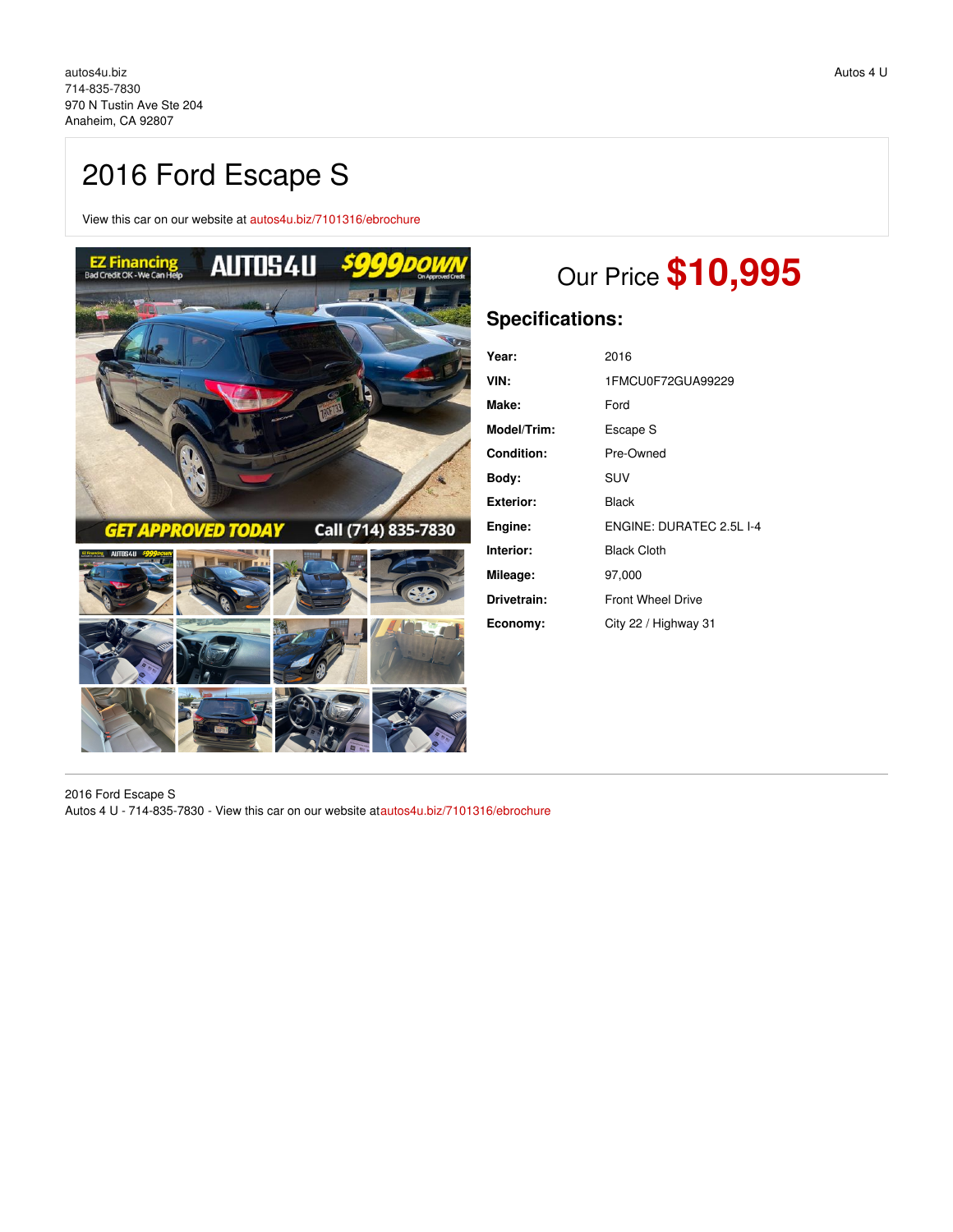

2016 Ford Escape S Autos 4 U - 714-835-7830 - View this car on our website a[tautos4u.biz/7101316/ebrochure](https://autos4u.biz/vehicle/7101316/2016-ford-escape-s-anaheim-ca-92807/7101316/ebrochure)

# **Installed Options**

### **Interior**

- 1 Seatback Storage Pocket- 4 12V DC Power Outlets
- 4-Way Passenger Seat -inc: Manual Recline and Fore/Aft Movement Air Filtration
- Analog Appearance- Cargo Area Concealed Storage- Cargo Space Lights
- Carpet Floor Trim
- Cloth Buckets w/60/40 Split Rear Seat -inc: 6-way manual driver's seat
- Cloth Door Trim Insert- Cruise Control w/Steering Wheel Controls
- Day-Night Rearview Mirror- Delayed Accessory Power
- Driver And Passenger Visor Vanity Mirrors Driver Foot Rest- Driver Seat
- FOB Controls -inc: Cargo Access- Fade-To-Off Interior Lighting- Front Center Armrest
- Front Cupholder- Front Facing Manual Reclining Fold Forward Seatback Rear Seat
- Front Map Lights- Full Carpet Floor Covering -inc: Carpet Front And Rear Floor Mats
- Full Cloth Headliner
- Full Floor Console w/Covered Storage, Mini Overhead Console w/Storage and 4 12V DC Power Outlets
- Gauges -inc: Speedometer, Odometer, Engine Coolant Temp, Tachometer, Trip Odometer and Trip Computer
- HVAC -inc: Underseat Ducts- Illuminated Glove Box
- Interior Concealed Storage, Driver / Passenger And Rear Door Bins, 2nd Row Underseat Storage and Audio Media Storage
- Interior Trim -inc: Metal-Look Instrument Panel Insert, Metal-Look Door Panel Insert, Metal-Look Console Insert and Metal-Look Interior Accents
- Manual Air Conditioning- Manual Tilt/Telescoping Steering Column
- Manual w/Tilt Front Head Restraints and Manual Adjustable Rear Head Restraints
- Metal-Look Gear Shifter Material- Power 1st Row Windows w/Driver 1-Touch Up/Down
- Power Door Locks w/Autolock Feature
- Power Rear Windows and Fixed 3rd Row Windows- Rear Cupholder
- Remote Keyless Entry w/Integrated Key Transmitter, Illuminated Entry and Panic Button
- SYNC Services Selective Service Internet Access- Seats w/Cloth Back Material
- Securilock Anti-Theft Ignition (pats) Engine Immobilizer- Systems Monitor- Trip Computer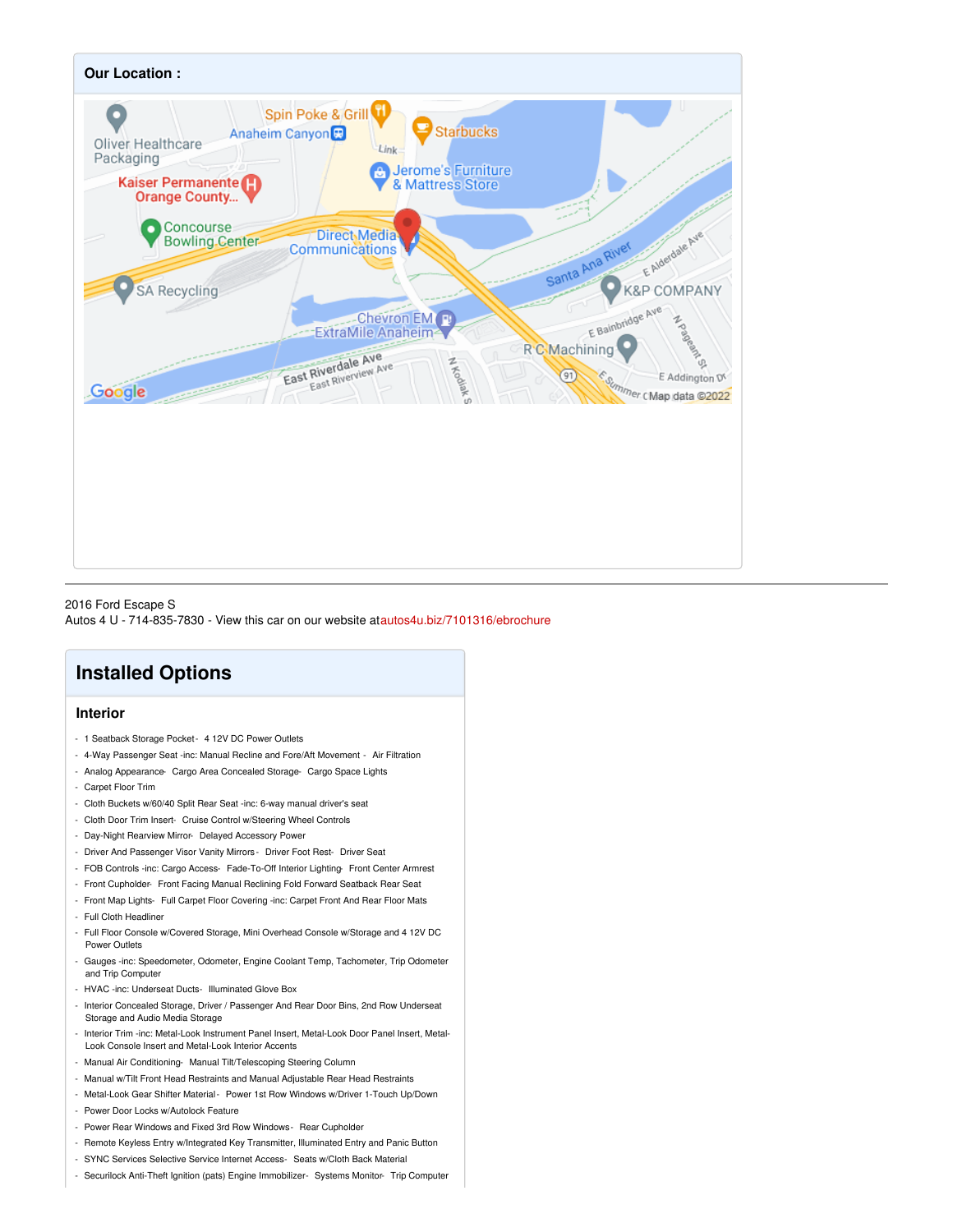#### **Exterior**

- Auto On/Off Aero-Composite Halogen Headlamps w/Delay-Off Black Door Handles
- Black Grille- Black Power Side Mirrors w/Convex Spotter and Manual Folding
- Black Side Windows Trim
- Body-Colored Front Bumper w/Metal-Look Rub Strip/Fascia Accent
- Body-Colored Rear Bumper w/Gray Rub Strip/Fascia Accent and Metal-Look Bumper Insert
- Clearcoat Paint- Compact Spare Tire Mounted Inside Under Cargo
- Fixed Rear Window w/Fixed Interval Wiper, Heated Wiper Park and Defroster
- Fully Galvanized Steel Panels- Gray Bodyside Cladding and Gray Wheel Well Trim
- Liftgate Rear Cargo Access- Light Tinted Glass- Steel Spare Wheel
- Tailgate/Rear Door Lock Included w/Power Door Locks
- Tires: P235/55R17 A/S -inc: steel mini spare wheel w/mini space-saver spare tire
- Variable Intermittent Wipers- Wheels: 17" Steel Wheel w/Sparkle Silver Cover

#### **Safety**

- 1 Seatback Storage Pocket- 4 12V DC Power Outlets
- 4-Way Passenger Seat -inc: Manual Recline and Fore/Aft Movement Air Filtration
- Analog Appearance- Cargo Area Concealed Storage- Cargo Space Lights
- Carpet Floor Trim
- Cloth Buckets w/60/40 Split Rear Seat -inc: 6-way manual driver's seat
- Cloth Door Trim Insert- Cruise Control w/Steering Wheel Controls
- Day-Night Rearview Mirror- Delayed Accessory Power
- Driver And Passenger Visor Vanity Mirrors Driver Foot Rest- Driver Seat
- FOB Controls -inc: Cargo Access- Fade-To-Off Interior Lighting- Front Center Armrest
- Front Cupholder- Front Facing Manual Reclining Fold Forward Seatback Rear Seat
- Front Map Lights- Full Carpet Floor Covering -inc: Carpet Front And Rear Floor Mats
- Full Cloth Headliner
- Full Floor Console w/Covered Storage, Mini Overhead Console w/Storage and 4 12V DC Power Outlets
- Gauges -inc: Speedometer, Odometer, Engine Coolant Temp, Tachometer, Trip Odometer and Trip Computer
- HVAC -inc: Underseat Ducts- Illuminated Glove Box
- Interior Concealed Storage, Driver / Passenger And Rear Door Bins, 2nd Row Underseat Storage and Audio Media Storage
- Interior Trim -inc: Metal-Look Instrument Panel Insert, Metal-Look Door Panel Insert, Metal-Look Console Insert and Metal-Look Interior Accents
- Manual Air Conditioning- Manual Tilt/Telescoping Steering Column
- Manual w/Tilt Front Head Restraints and Manual Adjustable Rear Head Restraints
- Metal-Look Gear Shifter Material- Power 1st Row Windows w/Driver 1-Touch Up/Down
- Power Door Locks w/Autolock Feature
- Power Rear Windows and Fixed 3rd Row Windows- Rear Cupholder
- Remote Keyless Entry w/Integrated Key Transmitter, Illuminated Entry and Panic Button
- SYNC Services Selective Service Internet Access- Seats w/Cloth Back Material
- Securilock Anti-Theft Ignition (pats) Engine Immobilizer- Systems Monitor- Trip Computer

#### **Mechanical**

- 15.1 Gal. Fuel Tank- 3.51 Axle Ratio
- 4-Wheel Disc Brakes w/4-Wheel ABS, Front Vented Discs, Brake Assist and Hill Hold Control
- Battery w/Run Down Protection- Brake Actuated Limited Slip Differential
- Electric Power-Assist Speed-Sensing Steering
- Engine: Duratec 2.5L I-4 -inc: active grille shutters Front And Rear Anti-Roll Bars
- Front-Wheel Drive- GVWR: 4,620 lbs- Gas-Pressurized Shock Absorbers
- Short And Long Arm Rear Suspension w/Coil Springs- Single Stainless Steel Exhaust
- Strut Front Suspension w/Coil Springs
- Transmission w/SelectShift Sequential Shift Control and Oil Cooler
- Transmission: 6-Speed Automatic w/SelectShift

## **Option Packages**

### **Factory Installed Packages**

ENGINE: DURATEC 2.5L I-4 nc: active grille shutt

-